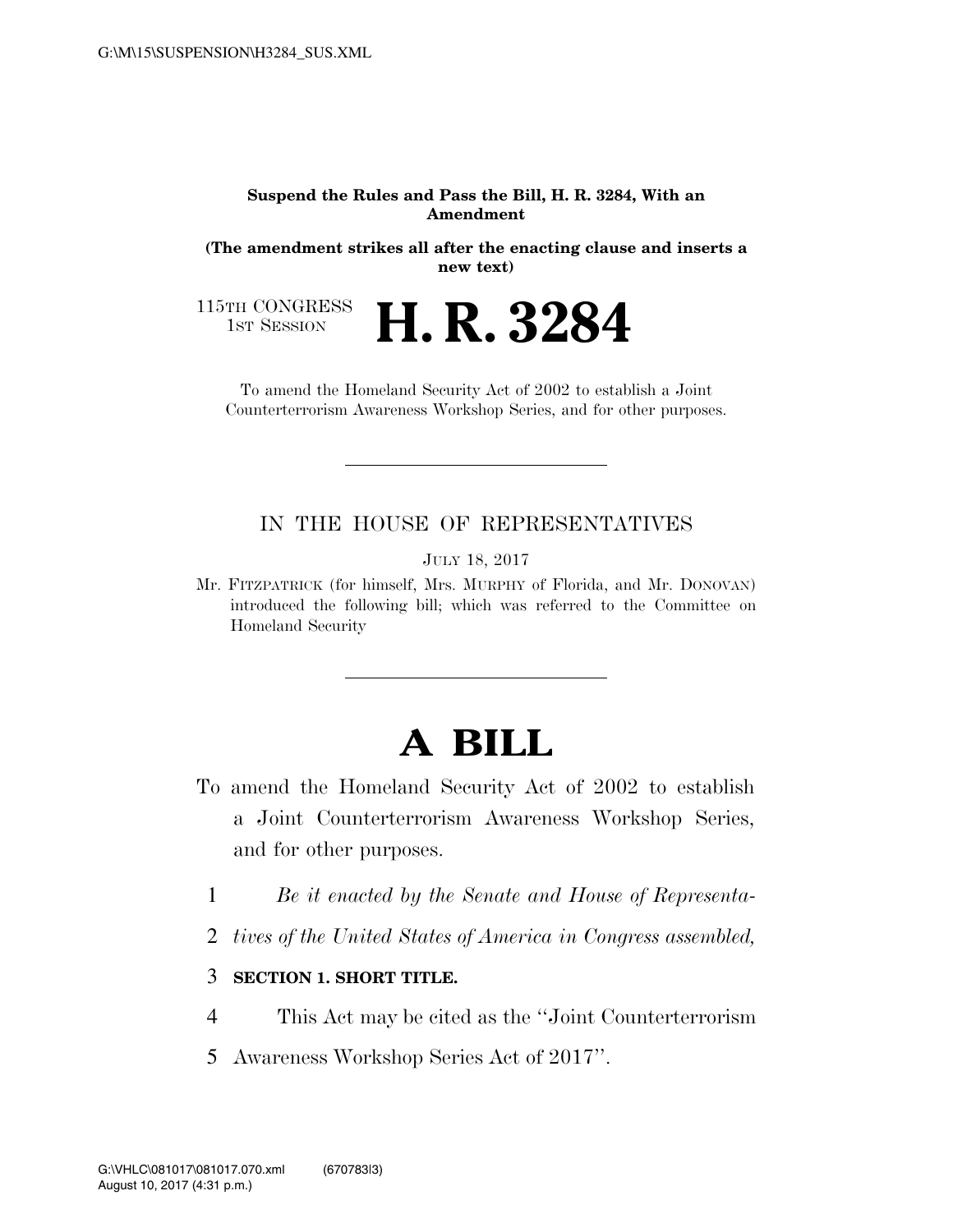$\mathfrak{D}$ 

## **SEC. 2. JOINT COUNTERTERRORISM AWARENESS WORK-SHOP SERIES.**

 (a) IN GENERAL.—Title V of the Homeland Security Act (6 U.S.C. 311 et seq.) is amended by adding at the end the following new section:

**''SEC. 529. JOINT COUNTERTERRORISM AWARENESS WORK-**

### **SHOP SERIES.**

8 "(a) IN GENERAL.—The Administrator, in consulta- tion with the Director of the National Counterterrorism Center and the Director of the Federal Bureau of Inves- tigation, shall establish a Joint Counterterrorism Aware- ness Workshop Series (in this section referred to as the 'Workshop Series') to address emerging terrorist threats and to enhance the ability of State and local jurisdictions to prevent, protect against, respond to, and recover from terrorist attacks.

 ''(b) PURPOSE.—The Workshop Series established under subsection (a) shall include the following compo-nents:

 $\frac{1}{20}$  Reviewing existing preparedness, response, and interdiction plans, policies, and procedures re- lated to terrorist attacks of the participating juris- dictions and identifying gaps in such plans, oper- ational capabilities, response resources, and authori-ties.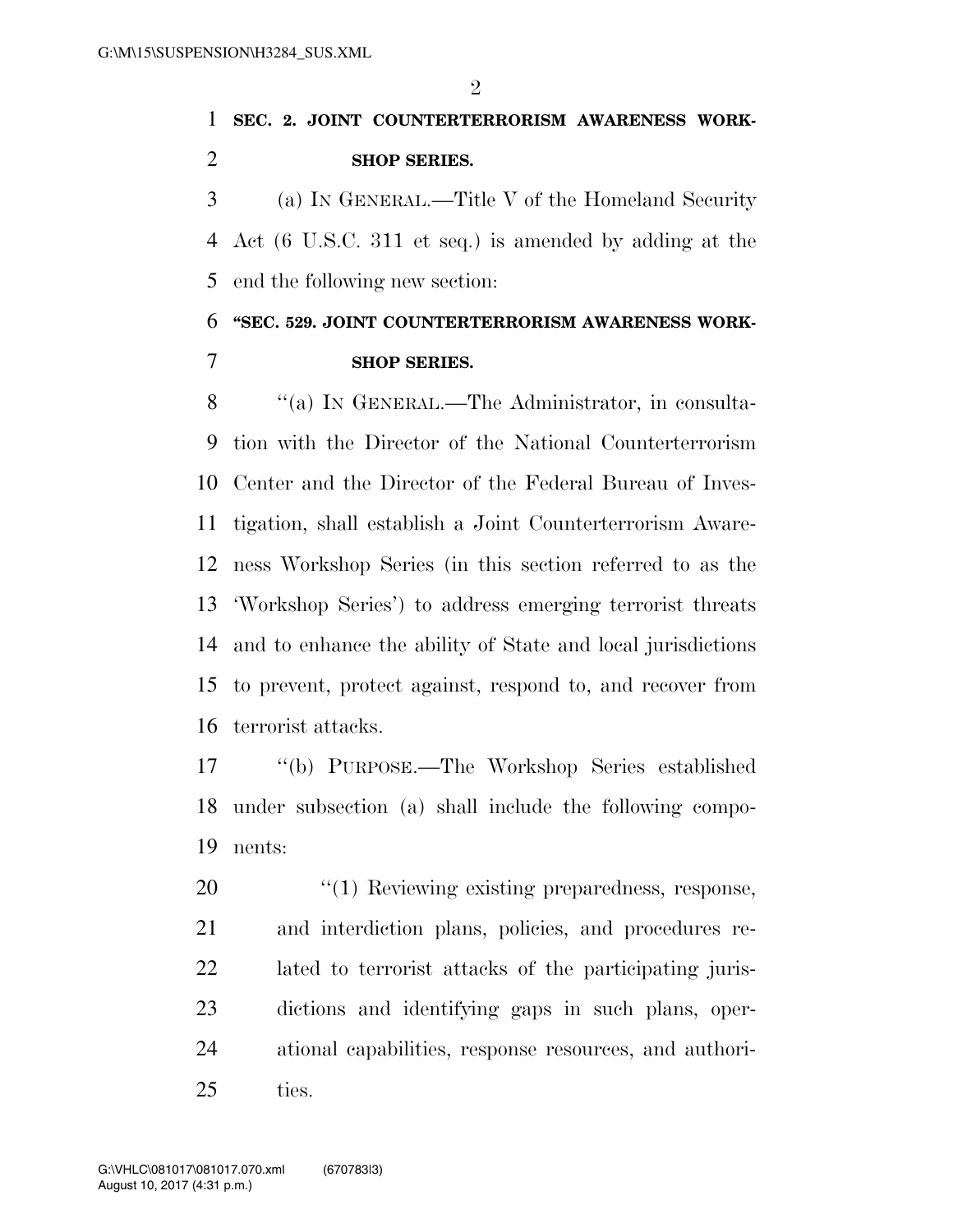| $\mathbf{1}$   | "(2) Identifying Federal, State, and local re-                 |
|----------------|----------------------------------------------------------------|
| $\overline{2}$ | sources available to address the gaps identified in            |
| 3              | accordance with paragraph (1).                                 |
| 4              | "(3) Providing assistance, through training, ex-               |
| 5              | ercises, and other means, to build or sustain, as ap-          |
| 6              | propriate, the capabilities to close such identified           |
| 7              | gaps.                                                          |
| 8              | $``(4)$ Examining the roles and responsibilities of            |
| 9              | participating agencies and respective communities in           |
| 10             | the event of a terrorist attack.                               |
| 11             | $\lq(5)$ Improving situational awareness and infor-            |
| 12             | mation sharing among all participating agencies in             |
| 13             | the event of a terrorist attack.                               |
| 14             | "(6) Identifying and sharing best practices and                |
| 15             | lessons learned from each Workshop Series estab-               |
| 16             | lished under subsection (a).                                   |
| 17             | "(c) DESIGNATION OF PARTICIPATING CITIES.—The                  |
|                | 18 Administrator shall select jurisdictions to host a Workshop |
| 19             | Series from those cities that—                                 |
| 20             | $"(1)$ are currently receiving, or that previously             |
| 21             | received, funding under section 2003; and                      |
| 22             | $\lq(2)$ have requested to be considered.                      |
| 23             | "(d) WORKSHOP SERIES PARTICIPANTS.-Individ-                    |
| 24             | uals from State and local jurisdictions and emergency re-      |
| 25             | sponse providers in cities designated under subsection (c)     |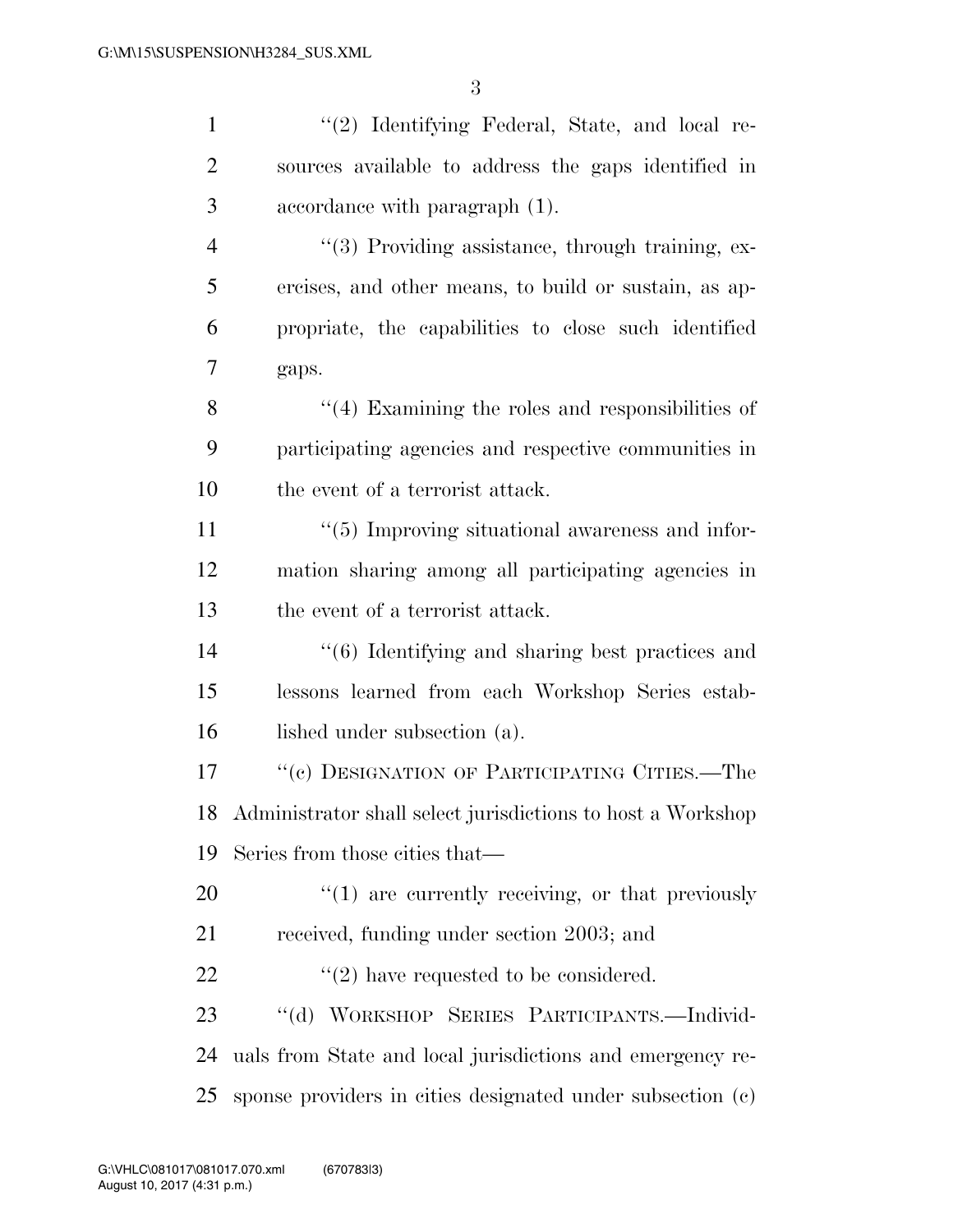4

1 shall be eligible to participate in the Workshop Series, in-

2 cluding the following:

3 (1) Senior elected and appointed officials.  $"(2)$  Law enforcement. ''(3) Fire and Rescue.  $(4)$  Emergency management.  $\frac{4}{5}$  Emergency Medical Services.  $\frac{4}{6}$  Public health officials.  $\frac{4}{7}$  Private sector representatives. ''(8) Other participants as deemed appropriate by the Administrator.  $12 \qquad \text{``(e)}$  REPORTS.— 13 "(1) WORKSHOP SERIES REPORT.—The Admin- istrator, in consultation with the Director of the Na- tional Counterterrorism Center, the Director of the Federal Bureau of Investigation, and officials from the city in which a Workshop Series is held, shall de- velop and submit to all of the agencies participating in such Workshop Series a report after the conclu- sion of each such Workshop Series that addresses the following: 22 "'(A) Key findings about lessons learned and best practices from each such Workshop

24 Series.